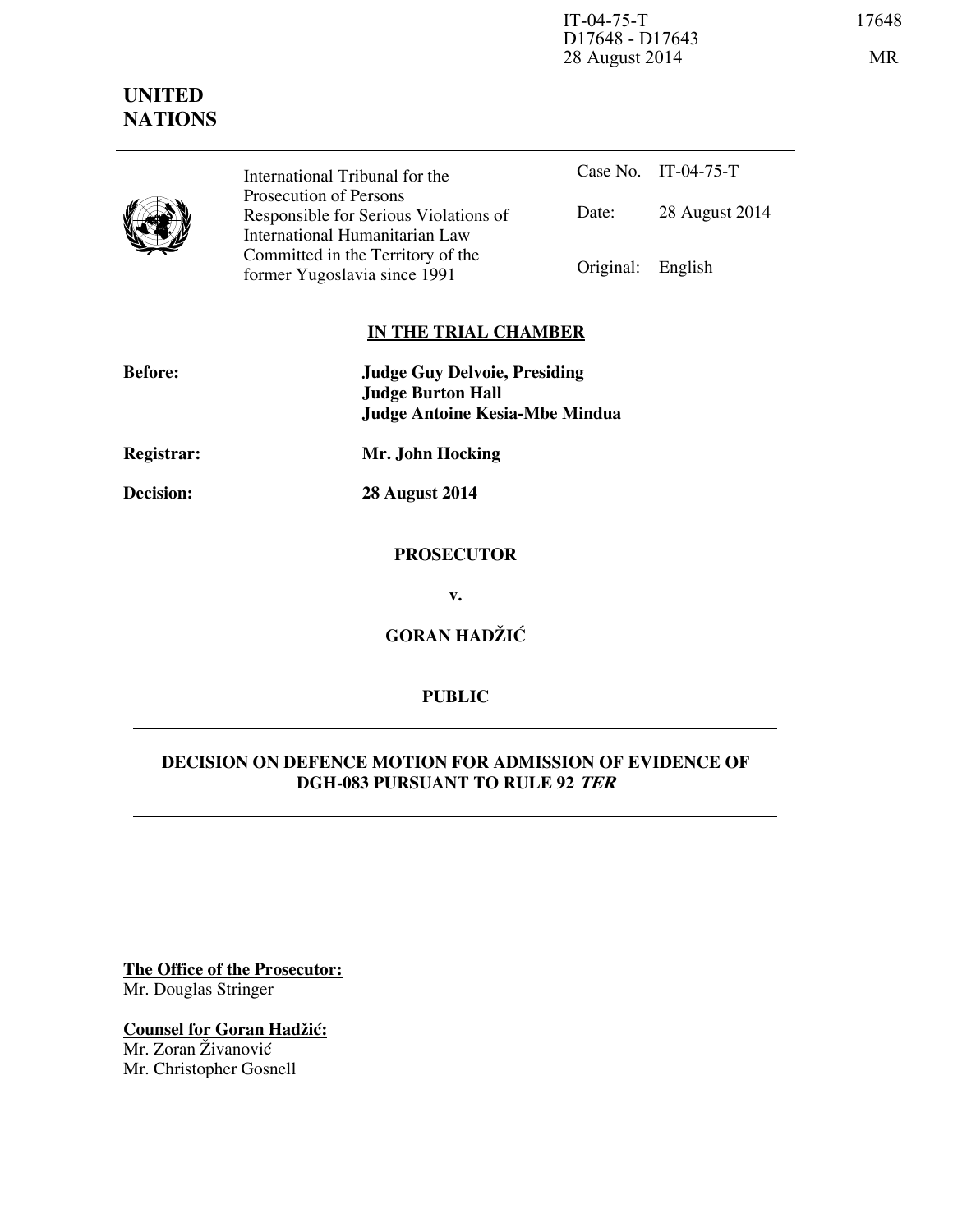1. **THIS TRIAL CHAMBER** of the International Tribunal for the Prosecution of Persons Responsible for Serious Violations of International Humanitarian Law Committed in the Territory of the former Yugoslavia since 1991 ("Tribunal") is hereby seised of the "Defence Motion for Admission of Evidence of DGH-083 Pursuant to Rule 92 *ter*", filed publicly with a confidential annex on 2 July 2014 ("Motion" and "Confidential Annex", respectively). The "Prosecution Response to Motion for Admission of Evidence of DGH-083 Pursuant to Rule 92 *ter*" was filed confidentially on 16 July 2014 ("Response"). On 23 July 2014, the Defence filed a "Request for Leave to Reply and Reply to Prosecution Response to Motion for Admission of Evidence of DGH-083 Pursuant to Rule 92 *ter*" ("Reply").

#### **A. Submissions**

2. In the Motion, the Defence requests the admission of DGH-083's written statement and proposed associated exhibits pursuant to Rule 92 *ter* of the Rules of Procedure and Evidence of the Tribunal ("Rules"), subject to the witness's in court affirmation.<sup>1</sup> The Confidential Annex contains the statement as well as the proposed associated exhibits in sub-annexes A to I. The Defence further requests the addition of the statement and the proposed associated exhibits to its Rule 65 *ter* exhibit list, which are available in eCourt under Rule 65 *ter* number 1D03607.<sup>2</sup>

3. The Defence submits that DGH-083's written statement is relevant, probative, and that its admission under Rule 92 *ter* of the Rules will promote the expeditious conduct of proceedings. 3 The Defence argues that the statement is relevant as it contains information pertaining to a number of events which happened in Croatia during 1991 and 1992.<sup>4</sup> The Defence asserts that the admission of the statement will save court time as the full content of the statement could not be adduced within the 1.5 hours allotted for examination of this witness.<sup>5</sup>

4. In the Response, the Prosecution submits that the Chamber should exclude the statement and sub-annexes A, B, G, and H as they are "fraught with generalisations, unsupported opinion, and *tu*  quoque assertions".<sup>6</sup> It requests that the Chamber require DGH-083 to testify *viva voce*, or alternatively, redact the "most defective paragraphs" of her statement and allow no more than 30 minutes of examination-in-chief.<sup>7</sup> The Prosecution does not object to the admission of sub-annexes C, D, and  $E^8$ .

 $\overline{a}$ 

 $<sup>1</sup>$  Motion, paras 1, 12.</sup>

 $<sup>2</sup>$  Motion, paras 1, 12.</sup>

<sup>&</sup>lt;sup>3</sup> Motion, paras 5-7.

<sup>4</sup> Motion, para. 5.

<sup>&</sup>lt;sup>5</sup> Motion, para. 7.

<sup>6</sup> Response, para. 1.

<sup>7</sup> Response, paras 1-2, 5, 15-17.

<sup>8</sup> *See* Response, paras 1, 17.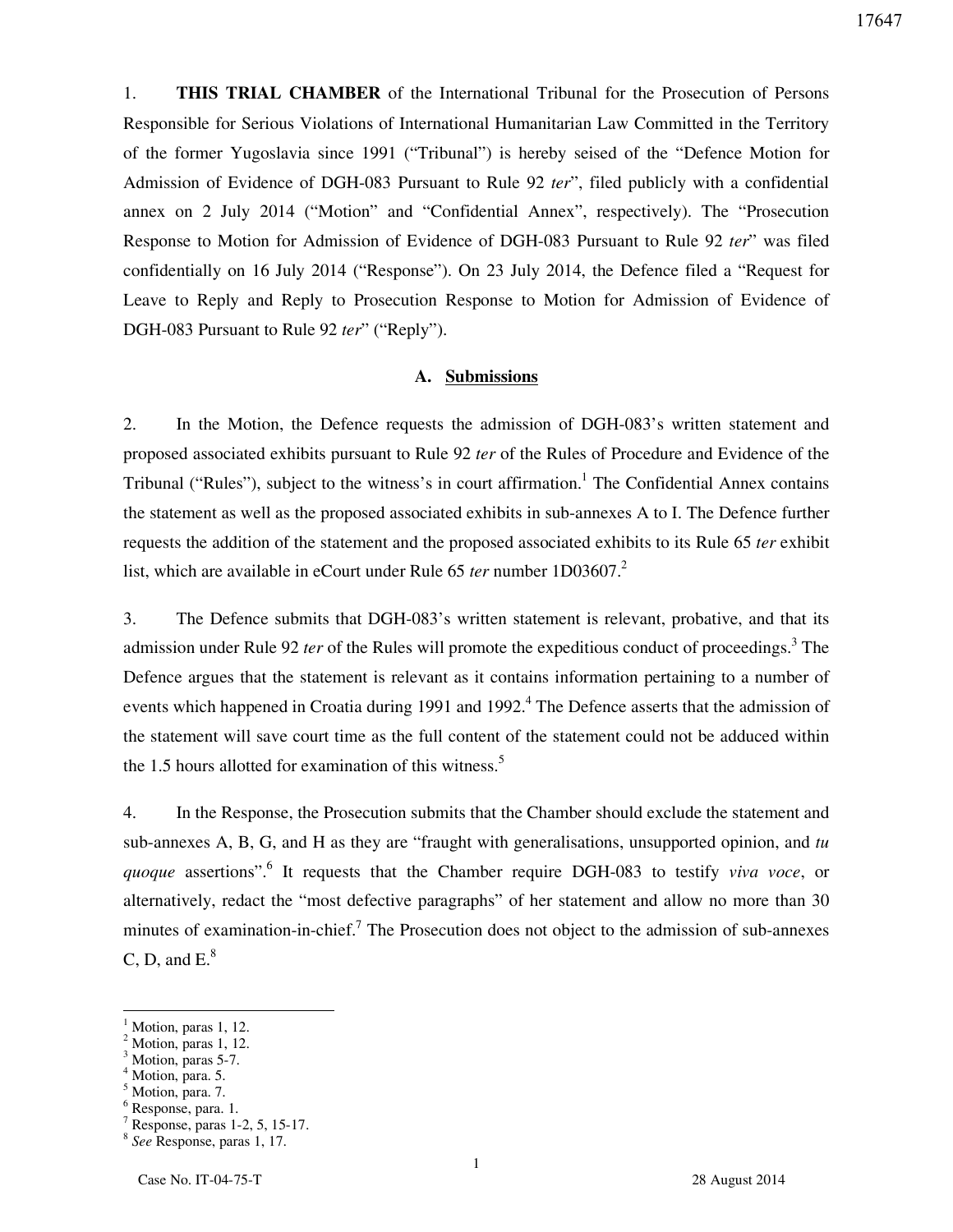5. The Prosecution argues that because DGH-083's proposed evidence is largely based on what she heard from her husband, who was a member of Serb Forces in Croatia at the relevant time, she should provide the evidence in *viva voce* form so that her credibility can be adequately assessed and tested in court.<sup>9</sup> The Prosecution submits that proposed evidence of DGH-083 that concerns crimes committed against Serbs is *tu quoque* and should be excluded whether it is presented in written or oral form.<sup>10</sup> Moreover, according to the Prosecution, DGH-083's statement is replete with her opinions and "bald conclusions on ultimate issues to be determined by the Trial Chamber."<sup>11</sup> It also submits that the statement is full of "sweeping, unsubstantiated generalisations" which lack sufficient probative value to be admitted.<sup>12</sup>

6. With regard to sub-annex G of the Confidential Annex, a letter dated 2 August 1994 by Nora Beloff to Richard Goldstone concerning a report by the United Nations ("UN") Commission of Experts (exhibit P3107), the Prosecution submits that by inserting this annex into DGH-083's statement, the Defence is attempting to circumvent the Chamber's rule on tendering a single Rule 92 *ter* statement and tender into evidence a third-party statement devoid of any genuine nexus to  $\mathrm{DGH}\text{-}083.^{13}$ 

7. In the Reply, the Defence submits that hearsay evidence is not inadmissible.<sup>14</sup> The Defence adds that "[t]he Prosecution's assertions about 'opinion' and 'generalizations' - aside from being wrong - can be tested during cross-examination."<sup>15</sup> The Defence also submits that none of DGH-083's evidence is tendered to establish *tu quoque*. <sup>16</sup> With respect to sub-annex G, the Defence replies that it is admissible because DGH-083 corroborates its contents and the letter specifically refers to DGH-083. $^{17}$ 

#### **B. Applicable Law**

8. Rule 92 *ter* of the Rules provides:

(A) A Trial Chamber may admit, in whole or in part, the evidence of a witness in the form of a written statement or transcript of evidence given by a witness in proceedings before the Tribunal, under the following conditions:

(i) the witness is present in court;

(ii) the witness is available for cross-examination and any questioning by the Judges; and

- <sup>10</sup> Response, paras 6-9.
- <sup>11</sup> Response, para. 10.

<sup>14</sup> Reply, para. 2.

 $16$  Reply, para. 4.

 $9^9$  Response, paras 4-5.

<sup>&</sup>lt;sup>12</sup> Response, para. 11.

<sup>&</sup>lt;sup>13</sup> Response, para. 8.

 $15$  Reply, para. 2.

<sup>&</sup>lt;sup>17</sup> Reply, para. 8.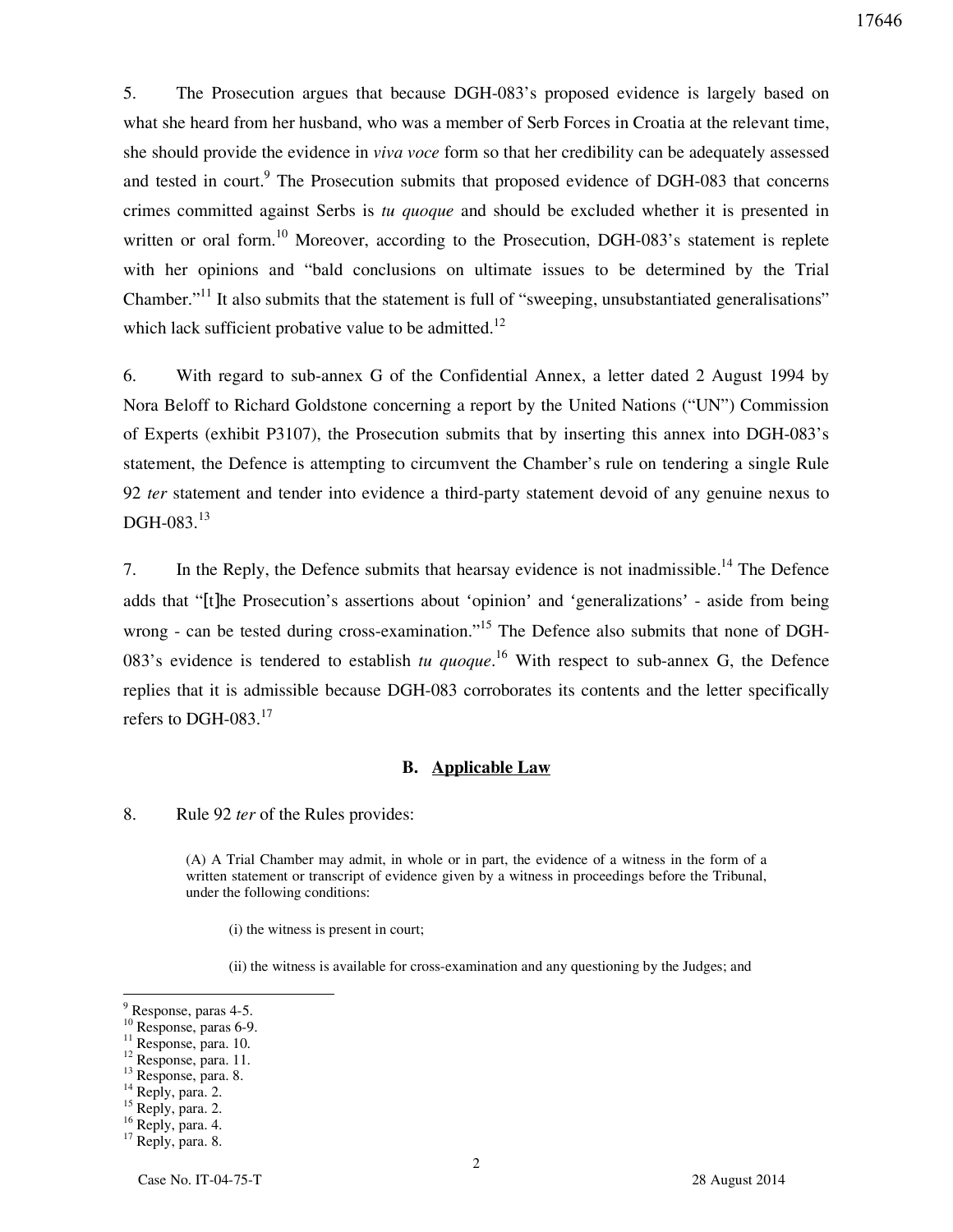(iii) the witness attests that the written statement or transcript accurately reflects that witness' declaration and what the witness would say if examined.

(B) Evidence admitted under paragraph (A) may include evidence that goes to proof of the acts and conduct of the accused as charged in the indictment.

9. The main objective of Rule 92 *ter* of the Rules is to ensure an effective and expeditious trial in accordance with the rights of the accused.<sup>18</sup> The jurisprudence of the Tribunal has also applied the Rule as permitting, by necessary inference, the admission of exhibits where they accompany written statements or transcripts and form an "inseparable and indispensable" part of the written evidence.<sup>19</sup> In order to satisfy this requirement, the document must be one without which the witness's testimony would become incomprehensible or of lesser probative value.<sup>20</sup> Moreover, the evidence sought to be admitted, whether a written statement or a transcript of oral testimony, must fulfil the general requirements of admissibility of Rule 89(C) of the Rules—the proposed evidence must be relevant and have probative value.<sup>21</sup>

### **C. Discussion**

10. DGH-083's proposed evidence, in the form of a written statement, contains information about, *inter alia*, (a) historical and political developments in Croatia, including the changes after the 1990 elections;<sup>22</sup> (b) the takeover of Baranja, and Beli Manastir in particular, in August 1991 and events following the takeover;<sup>23</sup> (c) the treatment of Croats in Baranja after the takeover;<sup>24</sup> and (d) the arrival of refugees to the Baranja area.<sup>25</sup> The Chamber accordingly considers that the proposed evidence is appropriate to be admitted in written form and finds that the tendered statement is relevant, has probative value, and is appropriate for admission pursuant to Rules 89(C) and 92 *ter* of the Rules. In relation to the Prosecution's concerns as to DGH-083's credibility, the Chamber is of the opinion that DGH-083's credibility can be fully assessed and tested during cross-examination.

 $\overline{a}$ 

<sup>&</sup>lt;sup>18</sup> Prosecutor v. Prlić et al., Case No. IT-04-74-T, Decision on the Application of Rule 92 *ter* of the Rules, 3 July 2007, p. 2; *Prosecutor v. Popović et al.*, Case No. IT-05-88-T, Decision on Motion to Convert *Viva Voce* Witnesses to Rule 92 *ter* Witnesses, 31 May 2007, p. 2.

<sup>&</sup>lt;sup>19</sup> Prosecutor v. Đorđević, Case No. IT-05-87/1-T, Decision on Vlastimir Đorđević's Motions for Admission of Evidence Pursuant to ICTY Rule 92ter, 22 January 2010 ("*Đorđević* Decision"), para. 7; Prosecutor v. Lukić and Lukić, Case No. IT-98-32/1-T, Decision on Confidential Prosecution Motion for the Admission of Prior Testimony with Associated Exhibits and Written Statements of Witnesses Pursuant to Rule 92 ter, 9 July 2008 ("Lukić and Lukić Decision"), para. 15; *Prosecutor v. Stanišić and Simatović*, Case No. IT-03-69-T, Decision on Prosecution's Motion for the Admission of Written Evidence of Witness Slobodan Lazarević Pursuant to Rule 92 *ter* with Confidential Annex, 16 May 2008 ("Stanišić and Simatović Decision"), para. 19.

<sup>&</sup>lt;sup>20</sup> Dorđević Decision, para. 7; *Lukić and Lukić* Decision, para. 15; *Stanišić and Simatović* Decision, para. 19.

<sup>&</sup>lt;sup>21</sup> *Dorđević* Decision, para. 5; *Lukić and Lukić* Decision, paras 15-16.

<sup>22</sup> *See* e.g., paras 2-24 of DGH-083's written statement.

<sup>&</sup>lt;sup>23</sup> *See* e.g., paras 25-32 of DGH-083's written statement.

<sup>&</sup>lt;sup>24</sup> *See* e.g., paras 59-69 of DGH-083's written statement.

<sup>25</sup> *See* e.g., paras 37, 52-58 of DGH-083's written statement.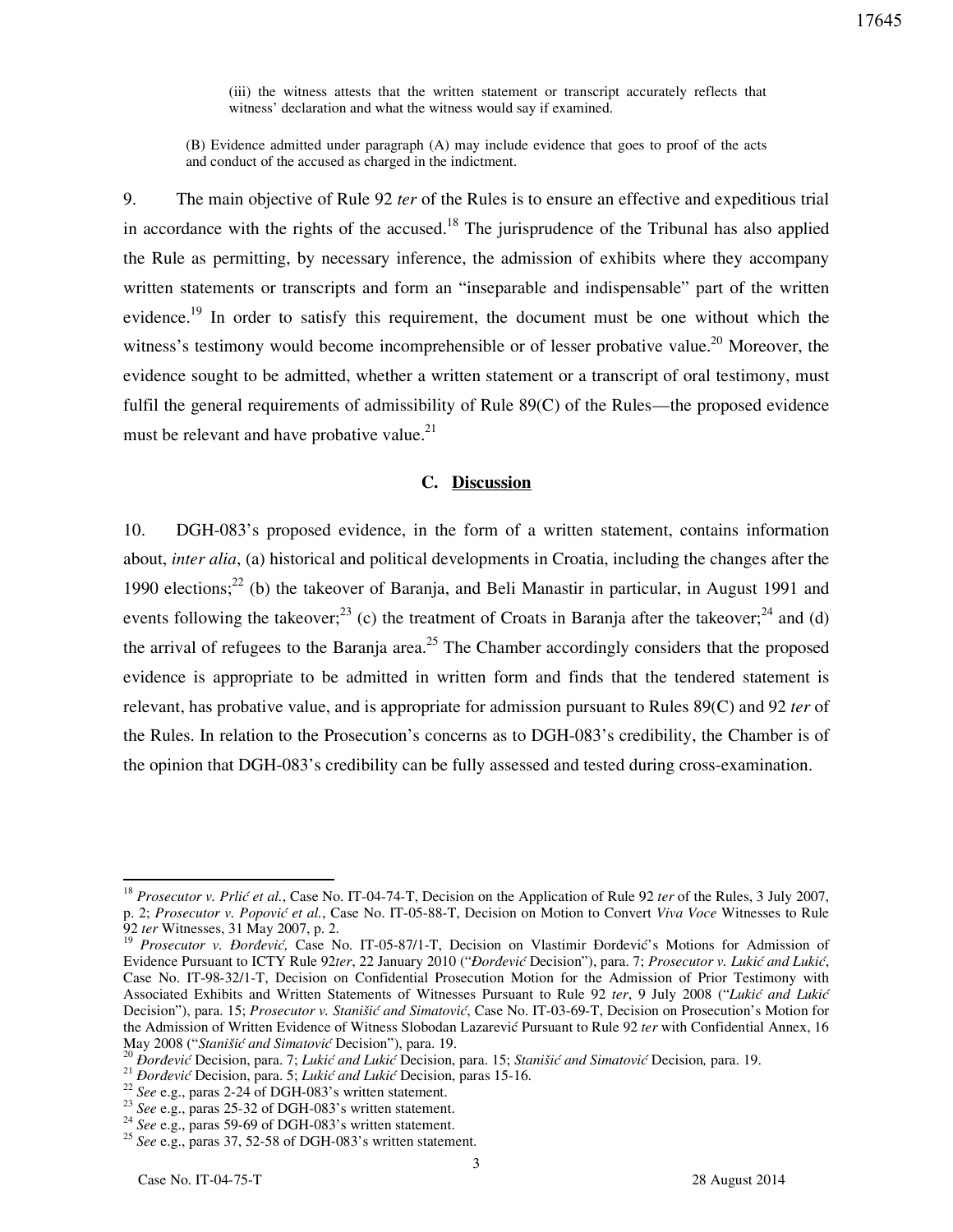11. With respect to the proposed associated exhibits contained in sub-annexes A-I of the Confidential Annex, the Chamber notes that sub-annexes F and I are already admitted into evidence as exhibits P3107 and P2416.2398, respectively.

12. Turning to the remaining proposed associated exhibits, the Chamber fails to see the relevance of sub-annex A, Franjo Tudman's commentary on the Jewish community as presented in the excerpts of a book entitled "Wastelands-Historic Truth", to the case at hand. The Chamber is not satisfied that the document forms an inseparable and indispensable part of DGH-083's written statement. Sub-annex B is a letter by DGH-083, dated 25 November 1991. The letter contains relevant information relating to the takeover of Beli Manastir on 18 August 1991, an event also described in DGH-083's written statement.<sup>26</sup> The Chamber is therefore satisfied that the document has probative value and that it forms an inseparable and indispensable part of the written statement.

13. Confidential sub-annex C contains a summary of a report that DGH-083 confirmed giving.<sup>27</sup> Confidential sub-annex D is a telegram by DGH-083.<sup>28</sup> Confidential sub-annex E is a follow-up to the telegram found in sub-annex  $D^{29}$ . The Chamber is satisfied that sub-annexes C, D, and E are relevant, have probative value, and form an inseparable and indispensable part of DGH-083's written statement.

14. Sub-annex G is a letter by Nora Beloff to Richard Goldstone regarding a report of the UN Commission of Experts (exhibit P3107). The letter specifically references DGH-083's account of events in Osijek, and DGH-083 makes positive reference to the letter in her written statement. Subannex H is an obituary for Ms. Beloff, published in *The Independent*, which clarifies Ms. Beloff's background. The Chamber finds that the letter and the obituary are relevant, have probative value, and form an inseparable and indispensable part of DGH-083's written statement.

15. With regard to the length of the Defence's prospective examination-in-chief of DGH-083, the Chamber recalls that it reviewed the Defence's Rule 65 *ter* witness list and the times allocated for each witness, including the 1.5 hours allocated for the *viva voce* testimony of DGH-083, when it granted the Defence 140 hours for its case-in-chief.<sup>30</sup> The Chamber notes that it is primarily within the discretion of the presenting party to decide how to use time allocated for the presentation of its case. The Chamber sees no reason to modify the time allotted for this witness.

 $\overline{a}$ 

<sup>26</sup> *See* paras 25-30 of DGH-083's written statement.

<sup>&</sup>lt;sup>27</sup> *See* para. 70 of DGH-083's written statement.

<sup>&</sup>lt;sup>28</sup> *See* paras 73 and 76 of DGH-083's written statement.

<sup>&</sup>lt;sup>29</sup> *See* para. 75 of DGH-083's written statement.

<sup>30</sup> *See* Decision on the Application of Rule 73 *ter* (E) and on Defence Motion to Modify the Trial Schedule During the Testimony of Mr. Hadžić, 24 June 2014, paras 2-4.